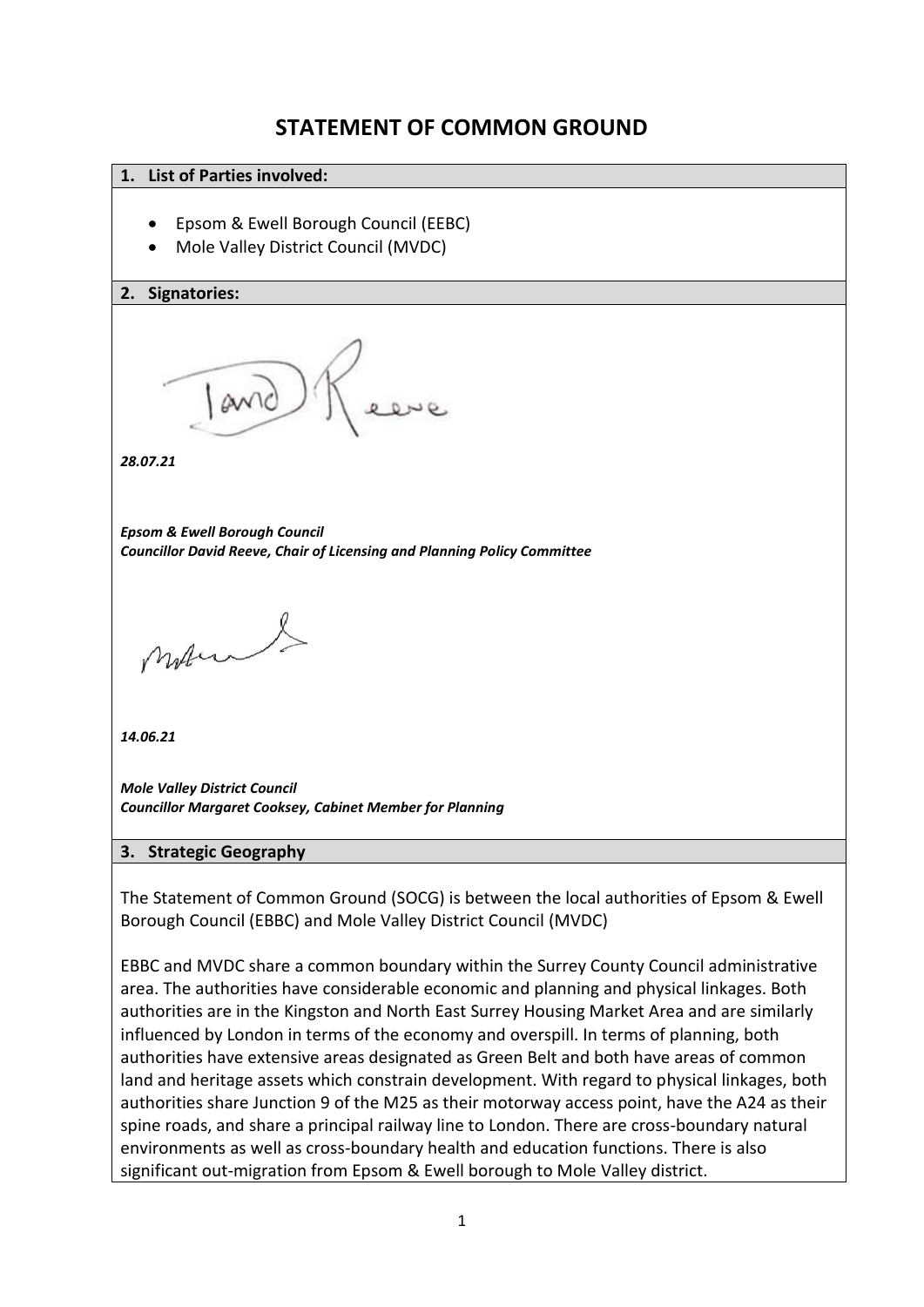Since the two local authorities are within the same Strategic Housing Market Area and share so many linkages and commonalities, it is beneficial to prepare a SOCG to deal with the strategic and locally specific cross-boundary issues identified.

Both authorities lie in separate Functional Economic Market Areas (FEMAs). However, both authorities are located within the Coast to Capital Local Enterprise Partnership (LEP) Area and are partners of the Gatwick Diamond Initiative. They also share a strategic objective in the Surrey County Council Place Ambition document for improved connectivity in the Epsom and Leatherhead area.

The map below shows the authorities in relation to each other (with the black lines indicating administrative boundaries).



#### **4. Strategic Matters**

Both parties have identified the following as strategic matters of importance and agreements on positions are set out below:

#### **Housing Need**

Background

EEBC has yet to complete its housing capacity work but its local housing need is currently 577 new homes per year. MVDC has a local housing need figure of 456 new homes per year and has strived to meet its housing need figure in its Local Plan by (i) allocating town centre sites for housing-led redevelopment; (ii) adopting a policy of gentle densification on brownfield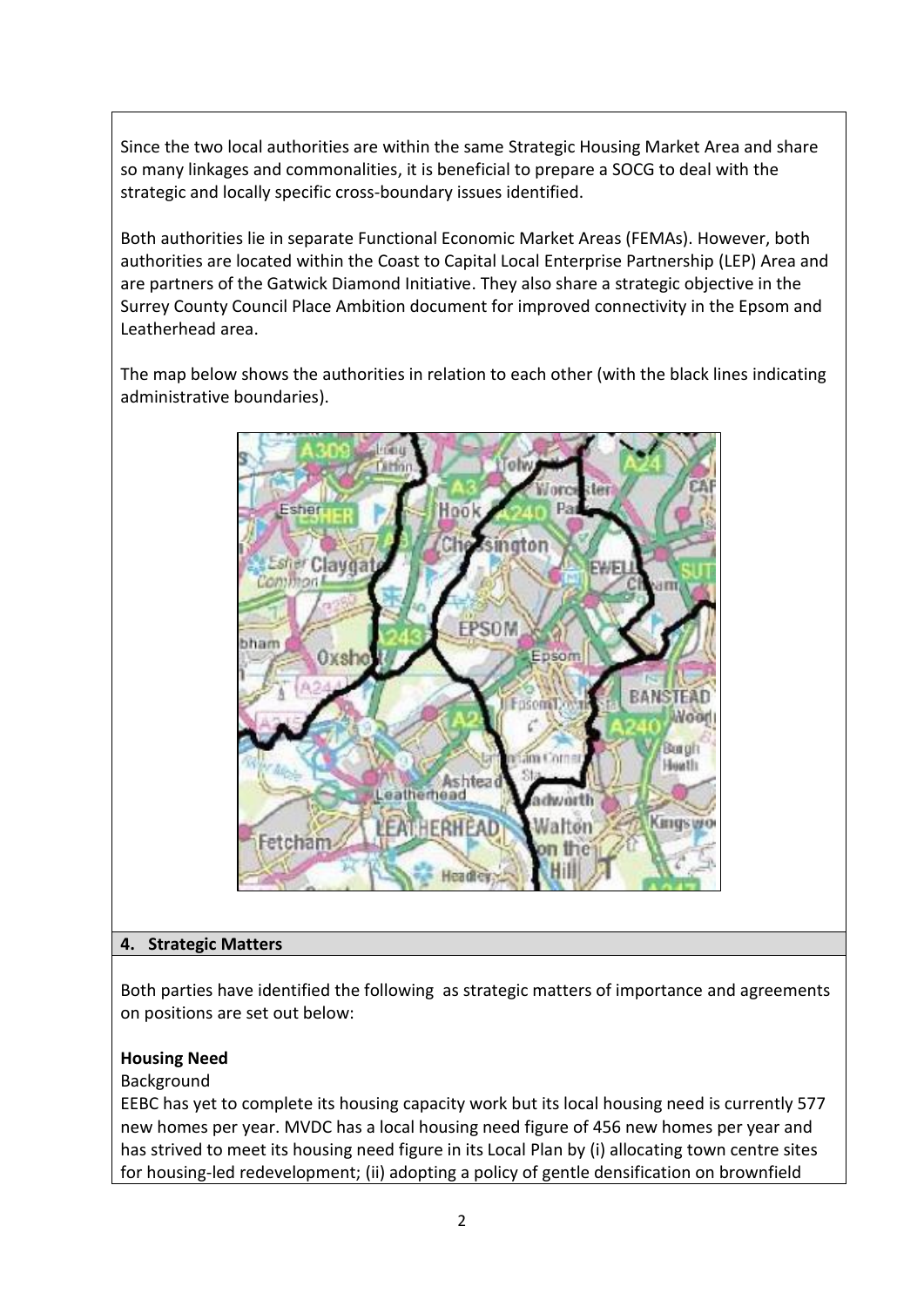sites; (iii) allocating outmoded office complexes for housing-led regeneration; (iv) dedesignating Green Belt for housing; (v)allocating Green Belt sites in and around Hookwood for housing; and, (vi) amending village boundaries for housing development. MVDC has a local unmet need of c1,700 dwellings over its plan period 2020-2037.

The parties agree:

- 1. Due to constraints including the statutory Green Belt, and other primary constraints EEBC may not be able to meet its own housing need figure, let alone another authority's target.
- 2. Due to the fact that 76% of the district is designated as Green Belt and 45% is designated as an Area of Outstanding Natural Beauty or Area of Great Landscape Value and both its principal towns are Conservation Areas, MVDC is unable to meet its own local housing need in full and so cannot meet any unmet housing need which may arise from Epsom & Ewell borough.
- 3. Both authorities will seek to meet their own need for additional Gypsy and Traveller pitch provision.

# **Education**

# Background

There are significant linkages between the two authorities with (i) the admissions policy at St Andrews School in Ashtead favouring children attending feeder primary schools, several of which are outside Mole Valley; (ii) much of Ashtead is within the catchment area of Rosebery Girls School in EEBC; (iii) the most logical college-based, post-16 education for many Mole Valley teenagers being North East Surrey College of Technology (FE college in Ewell); and, (iv) the nearest tertiary education for many Mole Valley residents being the University for the Creative Arts in Epsom.

The parties agree:

4. Planning for education will require discussions across the two local authority areas with the involvement of Surrey County Council's Pupil Place Unit but SCC are currently suggesting that the primary and secondary pupil place growth arising from the MVDC Local Plan can be accommodated within the existing school estate.

### **Health**

# Background

There are significant linkages between both authorities with St Stephen's Practice having GP surgeries in both areas, Epsom residents using Leatherhead Community Hospital and Mole Valley residents using Epsom General Hospital.

The parties agree:

5. Planning for health provision will require discussions across the two authority areas, involving the Clinical Commissioning Groups and Surrey Downs Integrated Care Partnership and MVDC is allocating sites for enhanced healthcare provision in both Ashtead and Leatherhead.

### **Transport**

### Background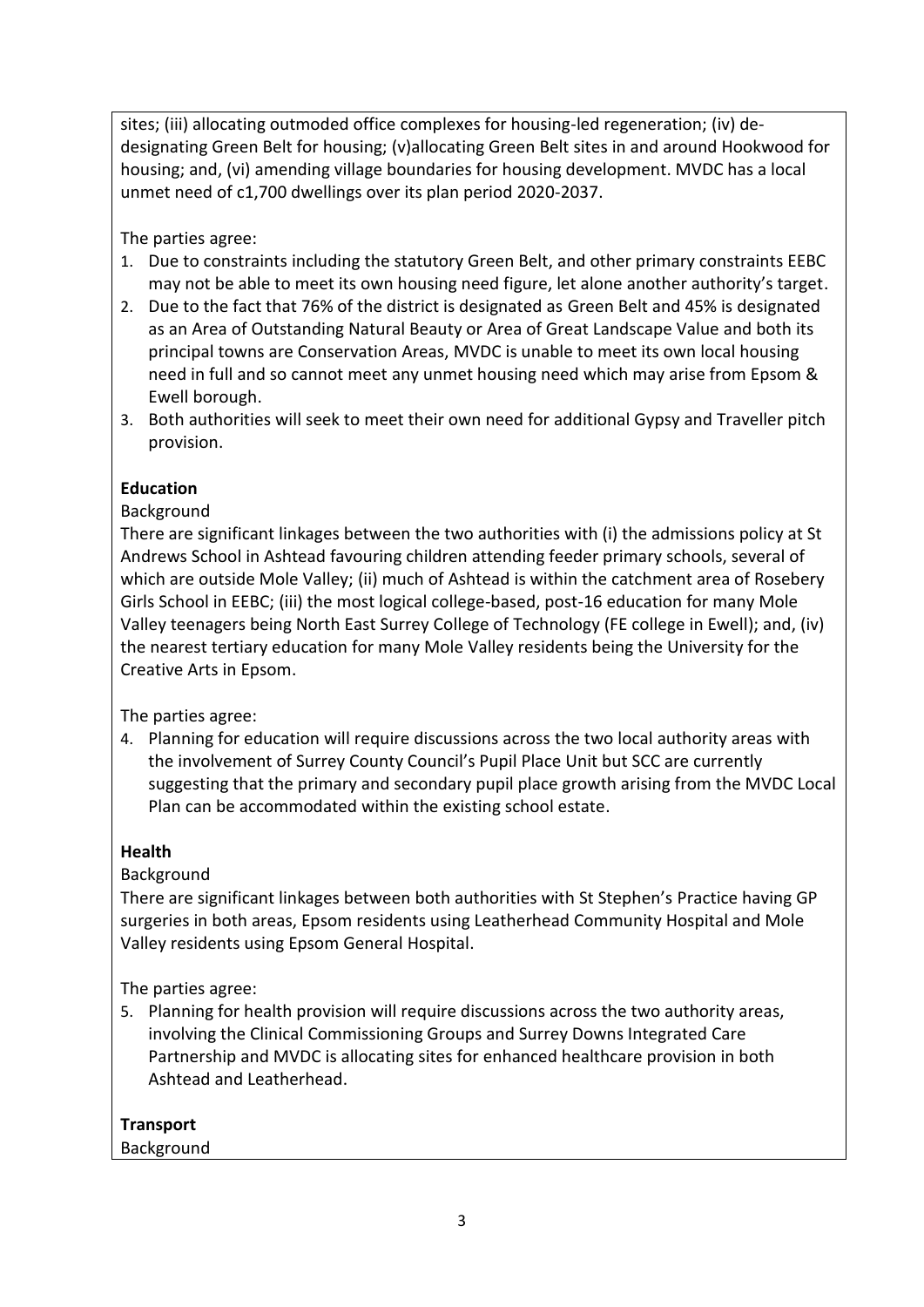Junction 9 of the M25 suffers capacity issues at peak times and hampers connectivity across the Epsom-Leatherhead sub-region.

The parties agree:

6. They will work with Surrey County Council and Highways England to identify ways to invest in the road network and improve connectivity across the Surrey 2050 Place Ambition's Strategic Opportunity Area 6: the Epsom-Leatherhead corridor, particularly improving movement through the main centres and enhancing connectivity between the main centres and with the M25 (Junction 9).

# **The Horse Racing Industry**

# Background

The horseracing industry is a significant employer in Epsom and north-eastern Mole Valley and racehorse training in and around Epsom is of national significance. Existing horseracing stables should be safeguarded from redevelopment to other uses unless it is proved conclusively that there is no prospect of them being used for racehorse training.

The parties agree:

- 7. They will work with the Jockey Club and Jockey Club Estates to ensure that racehorse training in Epsom and Ewell and Mole Valley has the conditions to thrive.
- 8. They will investigate extending MVDC's new Racehorse Training Zone, a designation within which horse racing stables and gallops are safeguarded, into Epsom and Ewell.

### **Non-Significant Matters in the Context of this Statement of Common Ground**

The parties agree:

- 9. The following matters are defined in the National Planning Policy Framework as strategic matters but which are not significant in the context of this Statement of Common Ground:
	- Affordable housing, employment, retail and leisure;
	- Infrastructure for telecommunications, security, waste management, water supply, wastewater, flood risk, coastal change and the provision of minerals and energy (including heat);

● Conservation and enhancement of the natural, built and historic environment, including landscapes and green infrastructure, and planning measures to address climate change mitigation and adaptation.

### **5. Governance Arrangements**

The authorities are committed to working positively together, sharing information and best practice and continuing to procure evidence jointly, where appropriate, throughout the plan preparation phase and beyond. This co-operation and collaboration takes place at senior member, chief executive and senior officer as well as at technical officer level.

Joint working will include the following existing governance arrangements:

- The Surrey Place Ambition; and,
- The Surrey Planning Officers' Society; and